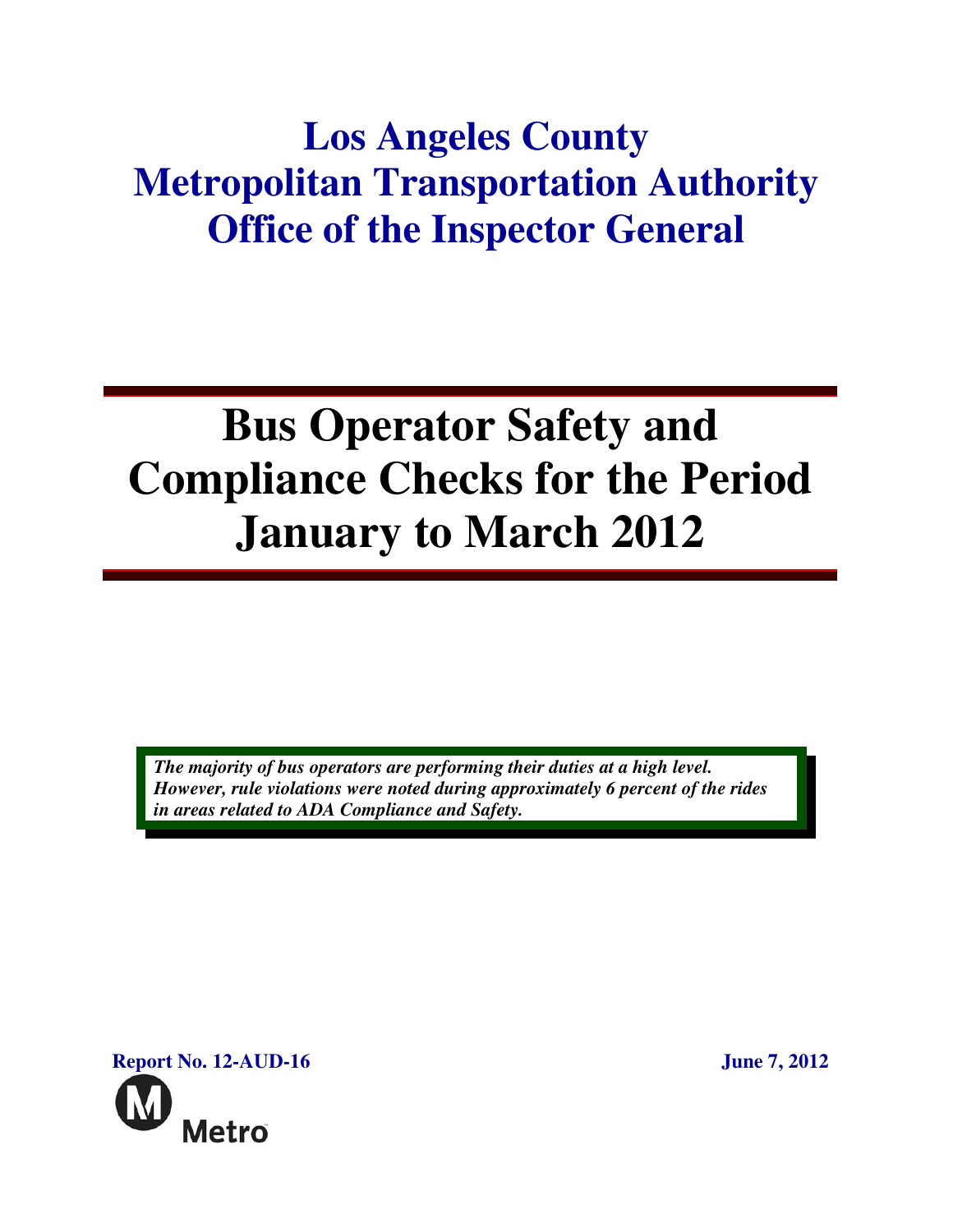

Los Angeles, CA 90017

**DATE:** June 7, 2012

**TO:** Metro Board of Directors Chief Executive Officer higetomi ack

**FROM:** Jack Shigetomi Deputy Inspector General for Audits

**SUBJECT: Report on Bus Operator Safety and Compliance Checks for the Period January to March 2012 (Report No. 12-AUD-16)**

The Office of the Inspector General implemented an undercover "ride along" program to monitor bus operations. This program is intended to supplement any action that Metro might undertake to monitor and confirm bus operator compliance with safety and customer service policies, such as the prohibition on use of cell phones while driving, calling out stops if the automated system is not in use, and various Americans with Disabilities Act (ADA) compliance matters.

This report summarizes our observations of bus operations during January to March 2012. During the period, we completed 157 observations of Metro bus operators. Overall, we found that most operators performed their duties in accordance with Metro policies and rules. We found rule violations in 9 of the 157 observations made; one observation had more than one violation. There were a total of 10 violations and 6 written notifications were issued. For all of the written notifications, management took appropriate corrective action.

On May 29, 2012, we provided Metro management with a draft report for their review.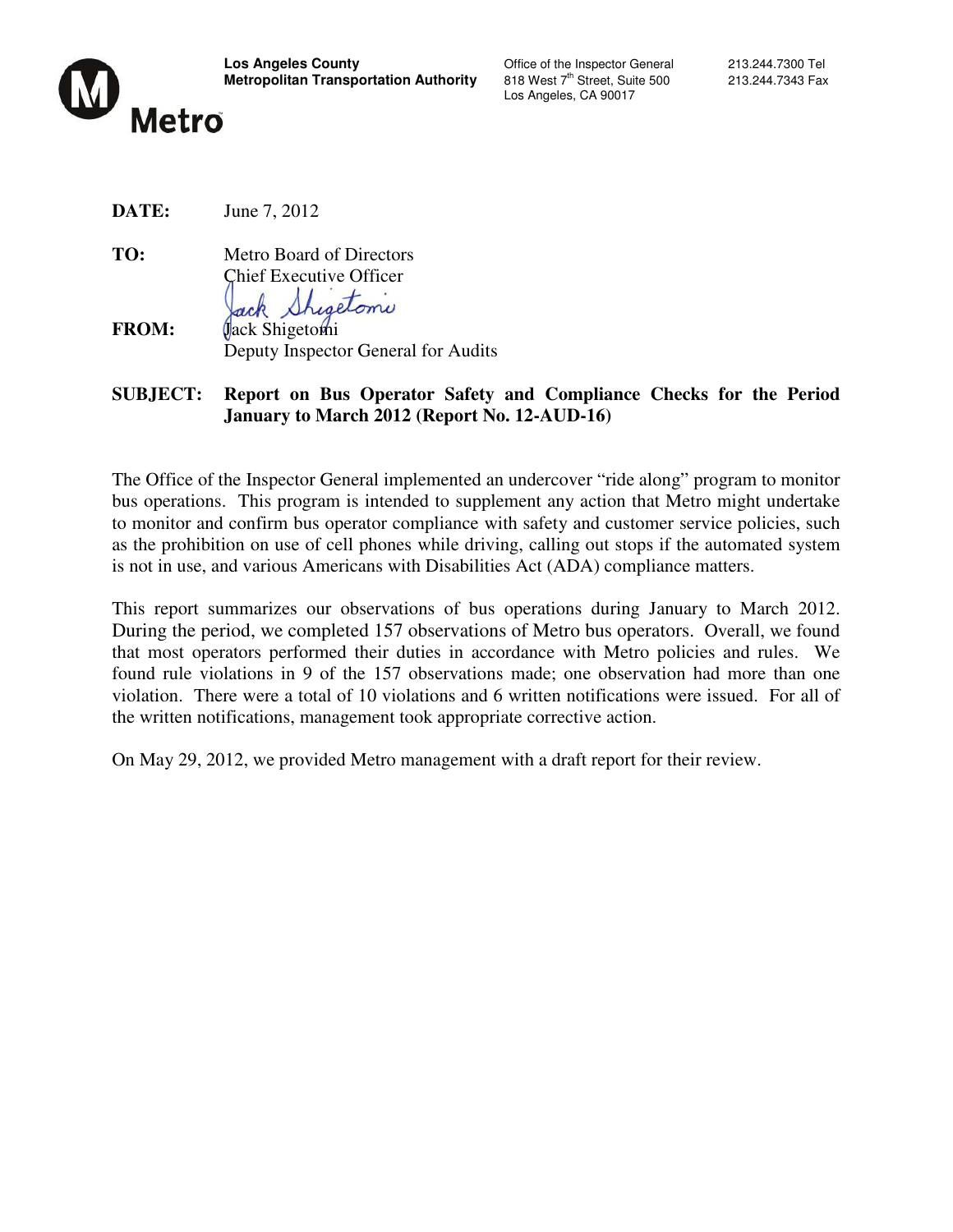## TABLE OF CONTENTS

#### **Page**

|                 |                                                           | $\mathbf{1}$            |
|-----------------|-----------------------------------------------------------|-------------------------|
|                 |                                                           | $\mathbf{1}$            |
|                 |                                                           | $\overline{2}$          |
|                 |                                                           | $\overline{2}$          |
| A.              | <b>ADA Related Areas</b>                                  | $\overline{\mathbf{3}}$ |
|                 | 1.                                                        | $\overline{\mathbf{3}}$ |
|                 | 2.                                                        | $\overline{\mathbf{3}}$ |
| <b>B.</b>       |                                                           | $\overline{\mathbf{4}}$ |
|                 | 1.                                                        | 5                       |
|                 | 2.                                                        | 5                       |
|                 | 3.                                                        | 5                       |
|                 |                                                           | 6                       |
|                 | <b>ATTACHMENTS</b>                                        |                         |
| A.              |                                                           | $\overline{7}$          |
| <b>B.</b>       | Summary of Observation Results for the Last Four Quarters | 8                       |
| $\mathcal{C}$ . |                                                           | 9                       |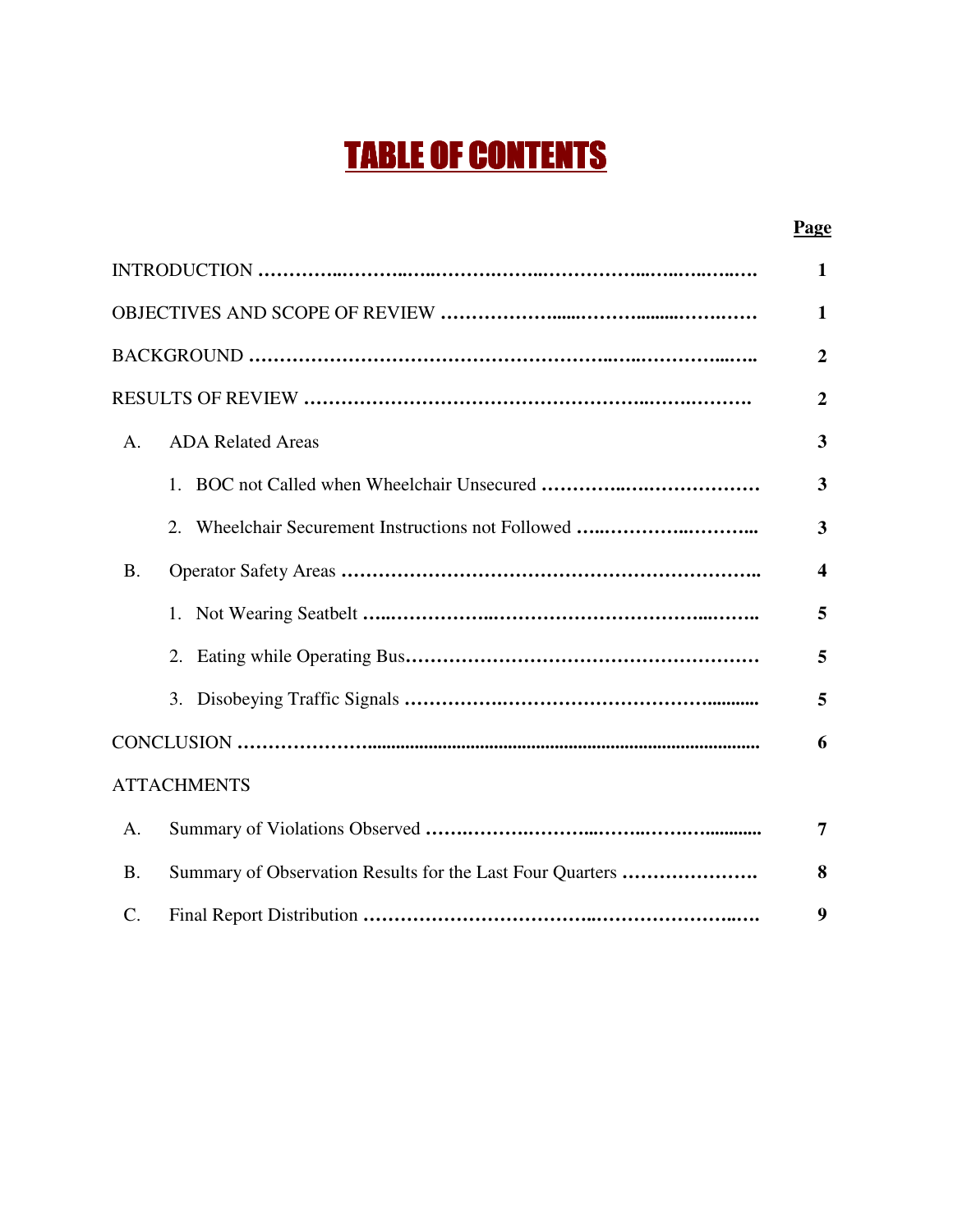## **INTRODUCTION**

In October 2009, the Office of the Inspector General (OIG) implemented an undercover "ride along" program to monitor bus operator performance to assist Metro in improving the efficiency and effectiveness of operations. This program is intended to supplement any action that Metro might undertake to monitor and confirm bus operator compliance with safety and customer service policies, such as the prohibition on use of cell phones while driving, calling out stops if the automated system is not in use, and various Americans with Disabilities Act (ADA) compliance matters. The OIG Audit and Investigation Units jointly performed this review. This report summarizes our observations of bus operator performance during the period January to March 2012.

As part of this monitoring program, OIG observers issue written notifications<sup>1</sup> to bus operators who commit significant violations. These violations include actions such as using personal cell phones, not wearing a seatbelt, and not following certain ADA policies such as wheelchair securement. The immediate notification of the violations observed provides information to operators and management in a timely manner which is in accordance with union policy and gives management the ability to take further action, if deemed necessary.

Since the inception of the "ride along" program, we have issued nine previous reports. Two of these reports covered contract bus operations. Each quarterly report had a different focus for selecting the operators to be observed, such as Metro bus lines with the greatest number of complaints, bus operators who received the most complaints, and bus lines that received the most ADA complaints.

## **OBJECTIVES AND SCOPE OF REVIEW**

The objective of our review was to determine whether bus operators were complying with safety and customer service policies as well as various ADA compliance laws and regulations.

For this quarter, we focused on lines that received the most operator performance complaints. We obtained a report<sup>2</sup> that showed the 5 divisions that had the highest average number of operator performance complaints for the period of June to August 2011. Based on this report, we selected 14 bus lines from the 5 divisions for observation. During the period of January to March 2012, we completed 157 observations of Metro bus operators. During the observations, we used a checklist to evaluate operator performance.

 $\overline{a}$ <sup>1</sup> The OIG modified the TOS Initial Report Forms by crossing out "TOS" and adding "OIG" on the forms. One copy of the form is given to the operator and a copy is sent to the applicable division manager.

<sup>&</sup>lt;sup>2</sup> Report prepared by the Customer Relations Department.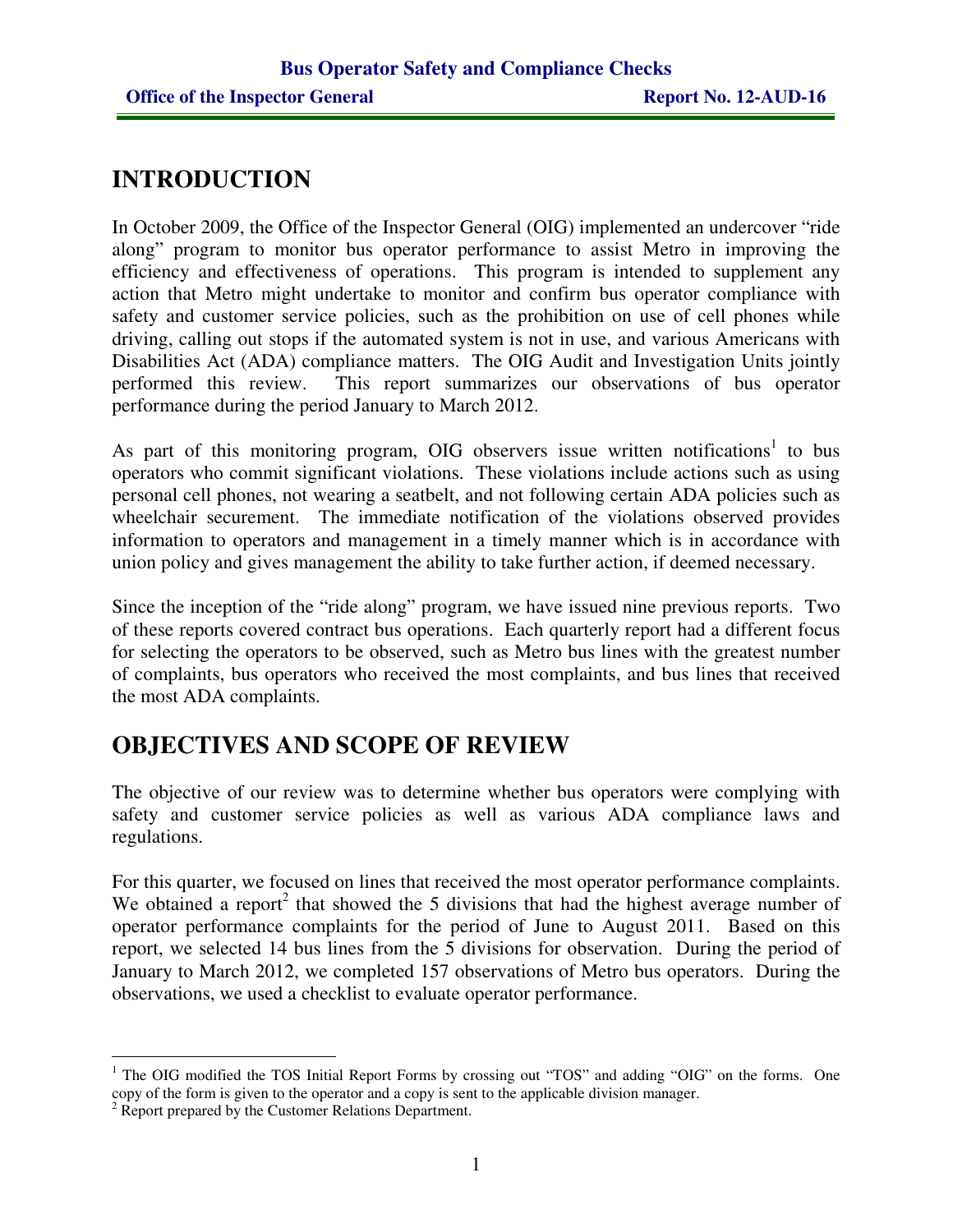### **Bus Operator Safety and Compliance Checks Office of the Inspector General Report No. 12-AUD-16**

The audit portion of this review followed Government Auditing Standards. However, Government Auditing Standards were not always followed in other portions of the review, because of the nature of the observations, which included inspections conducted by OIG investigators.

## **BACKGROUND**

The Operator's Rulebook and Standard Operating Procedures (SOP) contains policies and procedures governing Metro bus operations. The rules and SOPs in the manual are based on the principles of safety and customer service, and the premise that every individual who boards a bus deserves a high standard of care and deserves to be treated with respect and dignity. The manual covers areas such as vehicle operations, operator's code of conduct, customer relations, and fare collection.

### **RESULTS OF REVIEW**

Our observations of bus operator performance showed that the majority of operators complied with Metro policies and rules. Of the 157 observations made by the OIG observers, no violations were found during 148 (94%) observations. However, 10 violations were found during 9 (6%) of the observations (one observation noted two violations). A total of 6 written notifications were issued. The 10 violations observed were in the areas of ADA (5) and safety (5); see chart below.



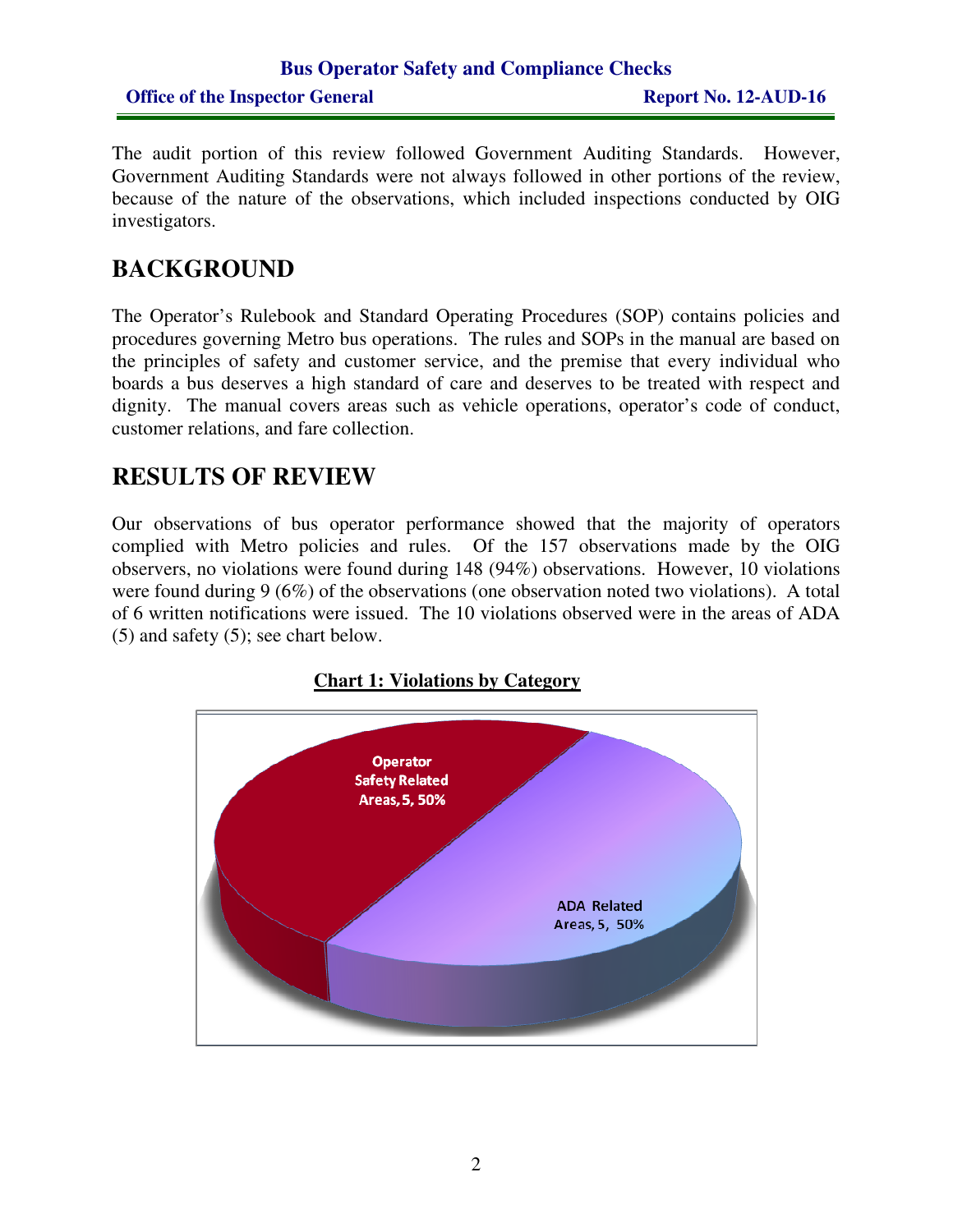#### **A. ADA Related Areas**

We noted 5 ADA related violations as shown in the chart below:



#### **Chart 2: Violations Related to ADA Areas**

#### **1. BOC not Called when Wheelchair Unsecured**

Twenty-one of 27 wheelchair customers who boarded the bus declined to be secured. However, Bus Operations Control (BOC) was not notified on 3 of the 21 occasions. Section 7.110 of the Operator's Rulebook states: "In the event a customer in a wheelchair refuses to be secured, Operators may not refuse to transport the customer; however, notify BOC of the customer's refusal to be secured at the time the wheelchair boarding is reported."

#### **2. Wheelchair Securement Instructions not Followed**

During our observations, 27 wheelchair patrons boarded a Metro bus. We found that one operator did not follow wheelchair securement procedures in two areas. Specifically, the bus operator did not (a) rise from his seat and move to the securement area as required by policy, and (b) inform the customer that his/her wheelchair would be secured. Operations General Notice OPS# 11-070 states: "When boarding a customer using a wheelchair, the Operator is required to:

- Rise from the operator's seat,
- Move to the securement area,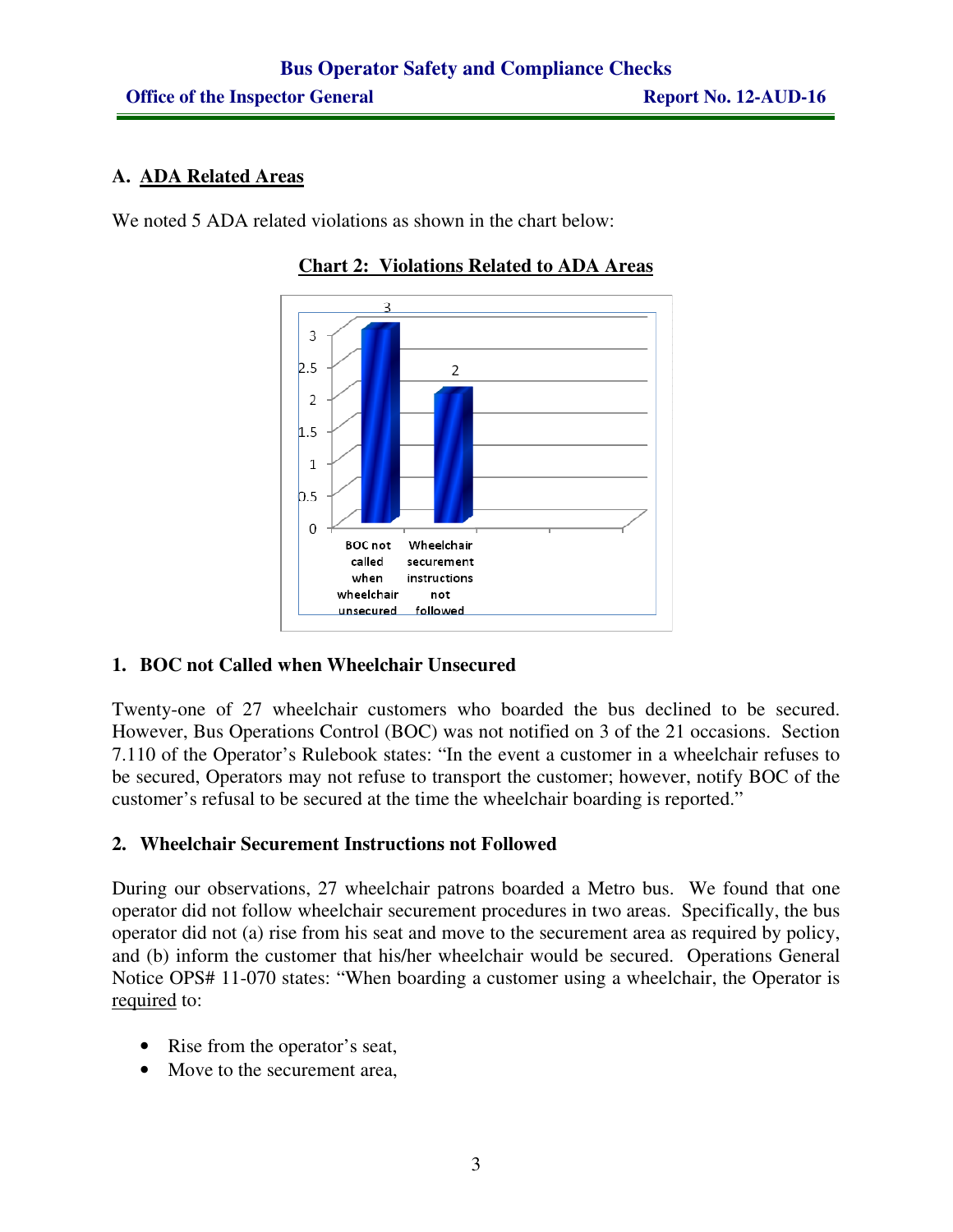## **Bus Operator Safety and Compliance Checks Office of the Inspector General Report No. 12-AUD-16**

- Request that customers who may be seated in the designated wheelchair securement area move to another seat, and
- Lift the seat and prepare the area for wheelchair securement."

Operations General Notice OPS# 11-070 was revised on October 14, 2011, to state:

When the customer has boarded and is in the securement area, the Operator must: Announce in a clear, distinct voice, "*With your permission*, I am going to secure your wheelchair."**…**If the customer is a regular rider who has previously made it known that he/she does not wish to be secured, the operator is to continue to ask the customer each and every time they board the bus in a clear, distinct voice, "*Do you still want to ride unsecured?"* 

We provided the operator with a written notification of the violations. Management advised that the operator was issued counseling and training per the contract provision on progressive discipline, and the incident was recorded in the operator's human resources counseling file.

#### **B. Operator Safety Areas**

We noted five violations in the area of safety. The violations included not wearing seatbelts, eating while driving, and disobeying traffic signals, as shown in the chart below:



**Chart 3: Violations Related to Operator Safety Areas**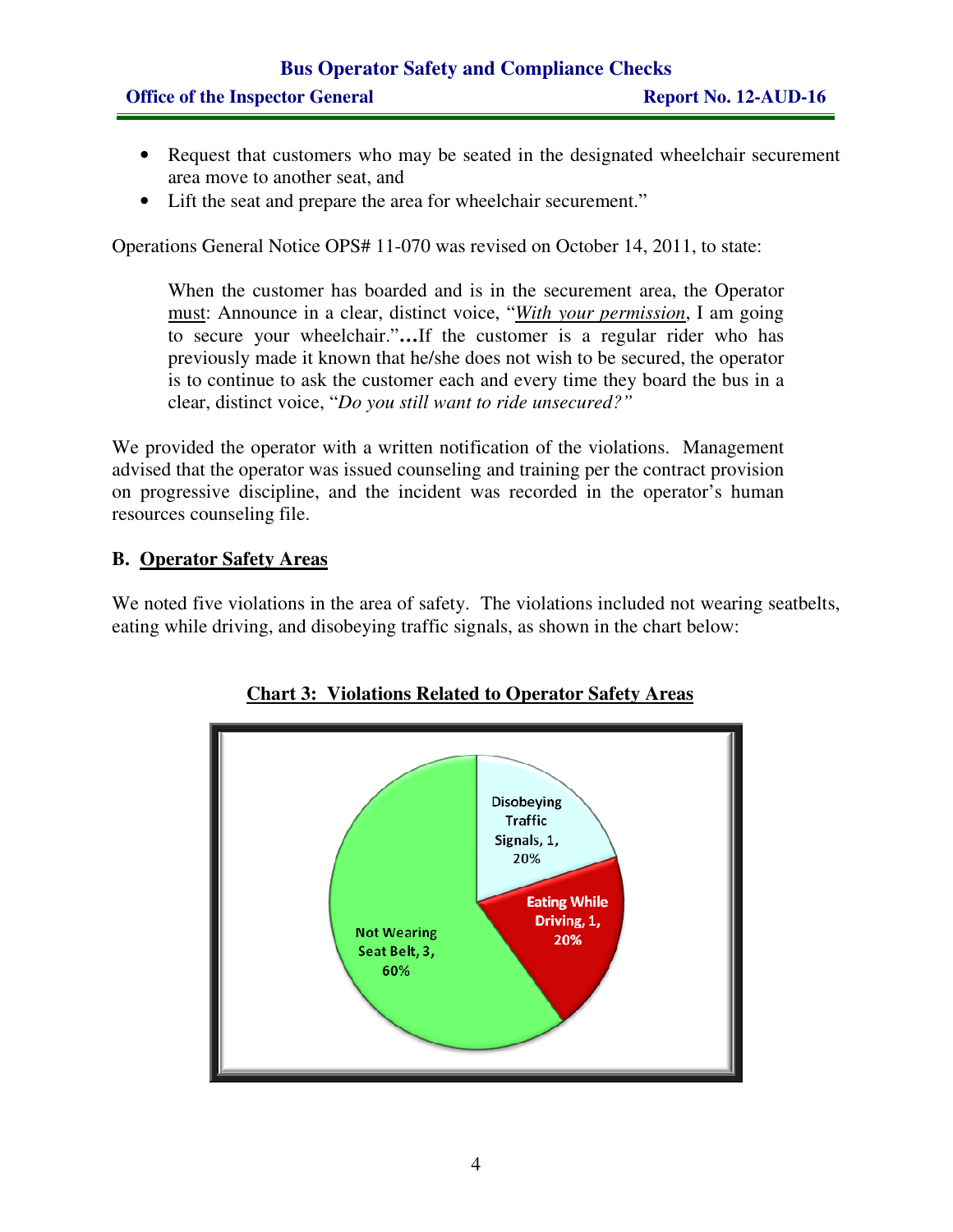#### **1. Not Wearing Seatbelt**

We observed 3 bus operators not wearing their seatbelts while operating Metro buses. We provided the operators with a written notification of this violation. Section 2.39 of the Operator's Rulebook states: "The use of seatbelts and shoulder belts (if equipped) is mandatory when operating any Metro vehicle." Usage of seatbelts helps to protect the operator from serious injury or death in case of an accident. Upon receiving the written notifications, the Transportation Managers took the following actions:

- The first operator was disciplined and a written warning was issued for violation of Rule 2.39.
- The second operator received counseling and training.
- The third operator was counseled and the matter has been noted on his record.

#### **2. Eating While Operating Bus**

We observed 1 operator eating a sandwich while operating a Metro bus. Section 4.14 of the Operator's Rulebook states: "Operators must not consume food and/or beverages at any time while operating any Metro vehicle or while riding as a passenger, whether vehicle is in or out of service." Eating while driving a bus could distract the operator and increase the risk of injuries or accidents. The bus operator received a written notification of this violation. Management advised that the operator was issued a major rule violation and also received a warning.

#### **3. Disobeying Traffic Signals**

We observed one bus operator who did not obey traffic signals. During our observation, the bus operator ran two red lights. Section 3.118 of the Operator's Rulebook states: "When approaching an intersection, operators must be operating under control so that a safe stop can be made before entering the cross walk**.** When waiting at a signal, do not proceed into either the crosswalk or the intersection until the signal turns green and it is safe to enter." The bus operator received a written notification of this violation. Management informed us that the incident was recorded in operator's HR counseling file and the operator was issued a "Caution."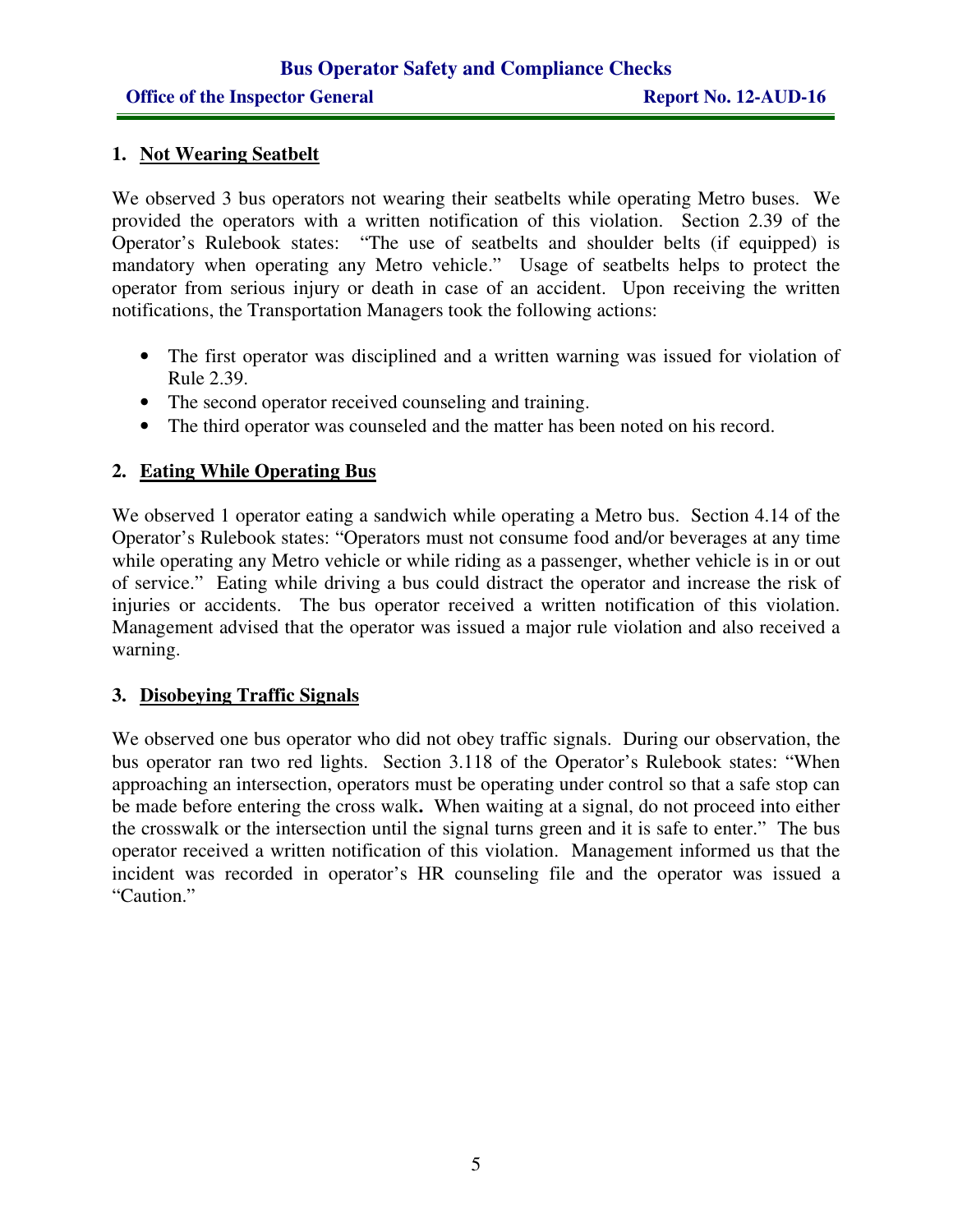## **CONCLUSION**

During the quarter, we completed 157 observations of Metro bus operators. We found that the majority of Metro bus operators are performing their duties at a high level and take pride in providing the best customer service to bus patrons. Below are examples of bus operators who performed their jobs in a commendable manner:

- On February 14, 2012, bus operator (28943) called out each and every stop, even though the AVA System was on and working.
- On March 13, 2012, bus operator (34428) went out of her way to accommodate and assist a wheelchair customer.
- On March 30, 2012, bus operator (19771) had an unruly customer on the bus who was hollering obscenities out the window. The operator quickly and professionally brought this potentially volatile and unsafe situation to an end by rising from his seat and moving to the rear of the bus to politely address the customer. The customer then exited the bus.

Of the 157 observations we made, no violations were found during 148 (94%) observations. However, 10 violations were found during 9 (6%) of the observations (one observation noted two violations). A total of 6 written notifications were issued. To ensure that operator performance stays at a high level, management should continue to stress the importance of adhering to all policies and procedures. Based on the results of our review, management should emphasize compliance with rules related to:

- securing wheelchairs,
- wearing seatbelt when operating bus,
- refraining from eating or drinking while operating a bus, and
- obeying traffic signals.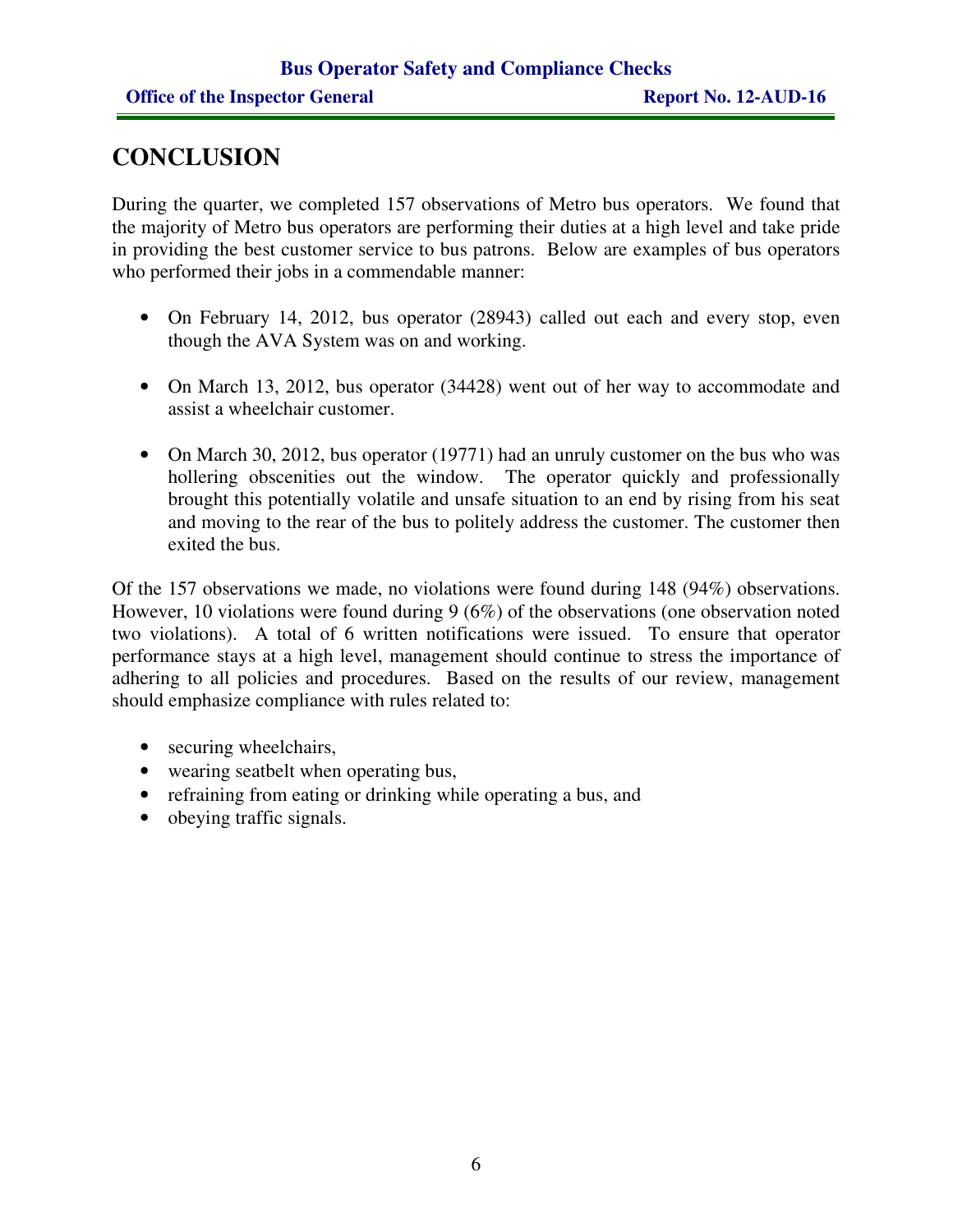## **Summary of Violations Observed January to March 2012**

| <b>Observation Areas</b>                                    | <b>Instances</b><br><b>Observed</b> |
|-------------------------------------------------------------|-------------------------------------|
| <b>ADA Related Areas</b>                                    |                                     |
| Operator did not rise from seat and move to securement area |                                     |
| Operator did not ask to secure wheelchair patron            |                                     |
| Wheelchair patron not secured, BOC not called               | 3                                   |
|                                                             |                                     |
| <b>Operator Safety Areas</b>                                |                                     |
| Eating while driving                                        |                                     |
| Not wearing seatbelt                                        | ζ                                   |
| Not obeying Traffic Laws                                    |                                     |
| <b>TOTAL</b>                                                |                                     |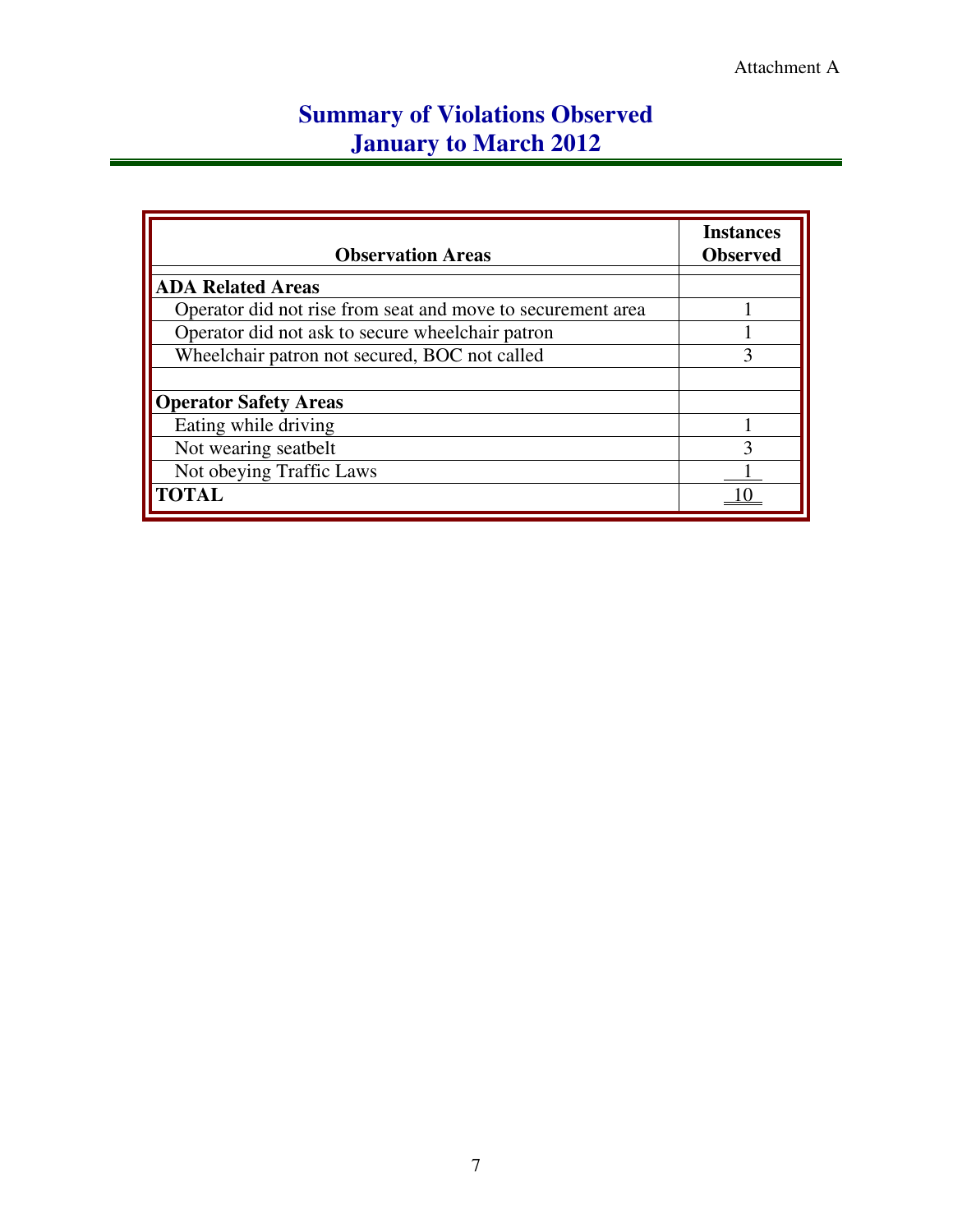## **Summary of Observation Results For the Last Four Quarters**

| <b>Observation Areas</b>                                       | <b>Instances Observed</b> |                                 |                              |                       |
|----------------------------------------------------------------|---------------------------|---------------------------------|------------------------------|-----------------------|
|                                                                | Apr to Jun<br>2011        | <b>Jul to Sep</b><br>2011(A, B) | <b>Oct to Dec</b><br>2011(B) | Jan to Mar<br>2012(B) |
| <b>ADA Related Areas</b>                                       |                           |                                 |                              |                       |
| Operator did not rise from seat and move to<br>securement area | (C)                       | (C)                             | 3                            | 1                     |
| Operator did not ask to secure wheelchair<br>patron            | $\overline{0}$            | 1                               | $\overline{2}$               | 1                     |
| Wheelchair patron not secured, BOC not<br>called               | $\overline{2}$            | 1                               | $\overline{7}$               | 3                     |
| Wheelchair patron denied boarding, BOC<br>not called           | $\boldsymbol{0}$          | $\overline{0}$                  | 1                            | $\Omega$              |
| Wheelchair patron passed up                                    | $\boldsymbol{0}$          | $\overline{0}$                  | $\overline{0}$               | $\overline{0}$        |
| Stops not announced when AVA not in use                        | $\overline{c}$            | 14                              | $\overline{0}$               | $\Omega$              |
| Assistance not offered to patron who                           | $\overline{3}$            | $\Omega$                        | 3                            | $\Omega$              |
| appears to have special needs                                  |                           |                                 |                              |                       |
| <b>Operator Safety Areas</b>                                   |                           |                                 |                              |                       |
| Using personal cell phone while driving bus                    | $\boldsymbol{0}$          | $\overline{0}$                  | 1                            | $\overline{0}$        |
| Driving unsafely                                               | $\theta$                  | $\Omega$                        | $\overline{0}$               | $\Omega$              |
| Eating or drinking while driving                               | 1                         | $\Omega$                        | 3                            | 1                     |
| Not wearing seatbelt                                           | $\overline{2}$            | $\overline{2}$                  | 4                            | 3                     |
| Not obeying traffic laws                                       | $\overline{0}$            | $\mathbf{1}$                    | $\overline{0}$               | 1                     |
| <b>Operator Discourtesy</b>                                    | $\overline{0}$            | $\theta$                        | $\theta$                     | $\Omega$              |
| <b>Bus Uniforms</b>                                            |                           |                                 |                              |                       |
| Bus Operator was not wearing approved<br>uniform               | $\mathbf{0}$              | 1                               | $\boldsymbol{0}$             | $\overline{0}$        |
| <b>Total Violations Observed</b>                               | 10                        | 20                              | 24                           | 10                    |
| <b>Number of Observations Made</b>                             | 128                       | 105                             | 147                          | 157                   |
| <b>Number of Observations with Violations</b>                  | 10                        | 19                              | 14                           | 9                     |
| <b>Percentage of Observations with Violations</b>              | $8\%$                     | 18%                             | $10\%$                       | 6%                    |

(A) Review of contract bus operators

(B) Multiple violations were noted during some of the observations.

(C) Criteria was not in effect at beginning of our review period.